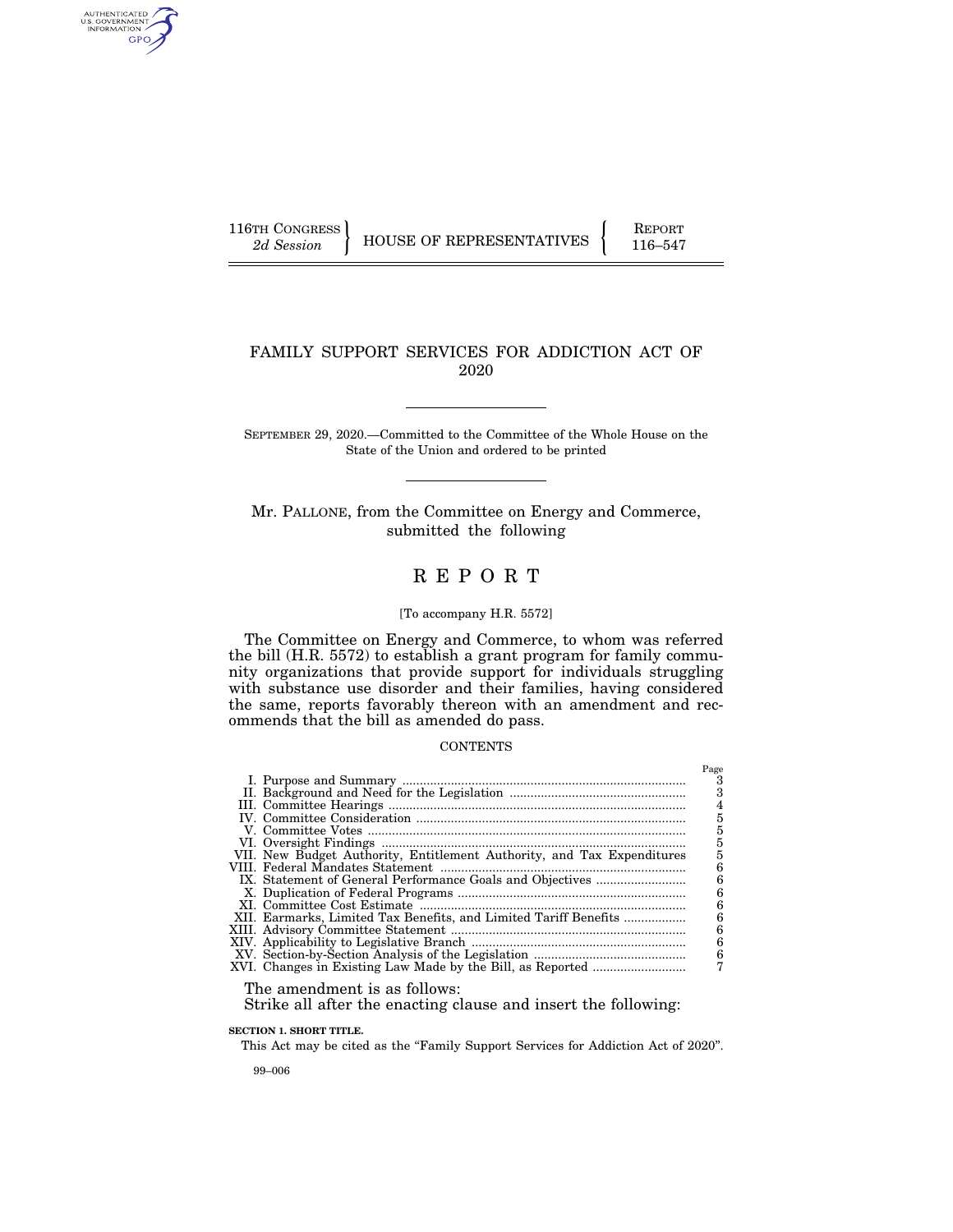**SEC. 2. FAMILY SUPPORT SERVICES FOR INDIVIDUALS STRUGGLING WITH SUBSTANCE USE DISORDER.** 

Part D of title V of the Public Health Service Act (42 U.S.C. 290dd et seq.) is amended by adding at the end the following:

#### **''SEC. 553. FAMILY SUPPORT SERVICES FOR INDIVIDUALS STRUGGLING WITH SUBSTANCE USE DISORDER.**

''(a) DEFINITIONS.—In this section—

''(1) the term 'family community organization' means an independent nonprofit organization that—

''(A) mobilizes resources within and outside of the community of families with individuals living with addiction, to provide a support network, education, and evidence-informed tools for families and loved ones of individuals struggling with substance use disorders; and

''(B) is governed by experts in the field of addiction, which may include—

"(i) experts in evidence-informed interventions for family members;

"(ii) experts in the impact of addiction on family systems;

''(iii) families who have experience with substance use disorders and addiction; and

"(iv) other experts in the field of addiction; and

"(2) the term 'family support services' means resources or programs that support families that include an individual with substance use disorder.

''(b) GRANTS AUTHORIZED.—The Secretary shall award grants to family community organizations to enable such organizations to develop, expand, and enhance evidence-informed family support services.

''(c) FEDERAL SHARE.—The Federal share of the costs of a program funded by a grant under this section may not exceed 85 percent.

''(d) USE OF FUNDS.—Grants awarded under subsection (b)—

''(1) shall be used to develop, expand, and enhance community and statewide evidence-informed family support services; and

''(2) may be used to—

''(A) build connections between family support networks, including providing technical assistance between family community organizations and peer support networks, and with other family support services, focused on enhancing knowledge of evidence-informed interventions for family members and loved ones of individuals living with substance use disorders and reducing harm by educating service providers on current evidence regarding addiction and the family, including—

''(i) behavioral health providers, including such providers focused specifically on family and couples therapy in the context of addiction;

''(ii) primary care providers;

"(iii) providers of foster care services or support services for grandparents, guardians, and other extended family impacted by addiction; and

 $f(iv)$  other family support services that connect to community resources for individuals with substance use disorders, including non-clinical community services;

''(B) reduce stigma associated with the family of individuals with substance use disorders by improving knowledge about addiction and its treatment, providing compassionate support, and dispelling myths that perpetuate such stigma;

''(C) conduct outreach on issues relating to substance use disorders and family support, which may include education, training, and resources with respect to—

''(i) building a resilience- and strengths-based approach to prevention of, and living with, addiction in the family;

"(ii) identifying the signs of substance use disorder;

''(iii) adopting an approach that minimizes harm to all family members; and

"(iv) families of individuals with a substance use disorder, including with respect to—

''(I) navigating the treatment and recovery systems;

''(II) paying for addiction treatment;

''(III) education about substance use disorder; and

''(IV) avoiding predatory treatment programs; and

''(D) connect families to evidence-informed peer support programs.

"(e) DATA REPORTING AND PROGRAM OVERSIGHT.—With respect to a grant awarded under subsection (a), not later than 90 days after the end of the first year of the grant period, and annually thereafter for the duration of the grant period, the entity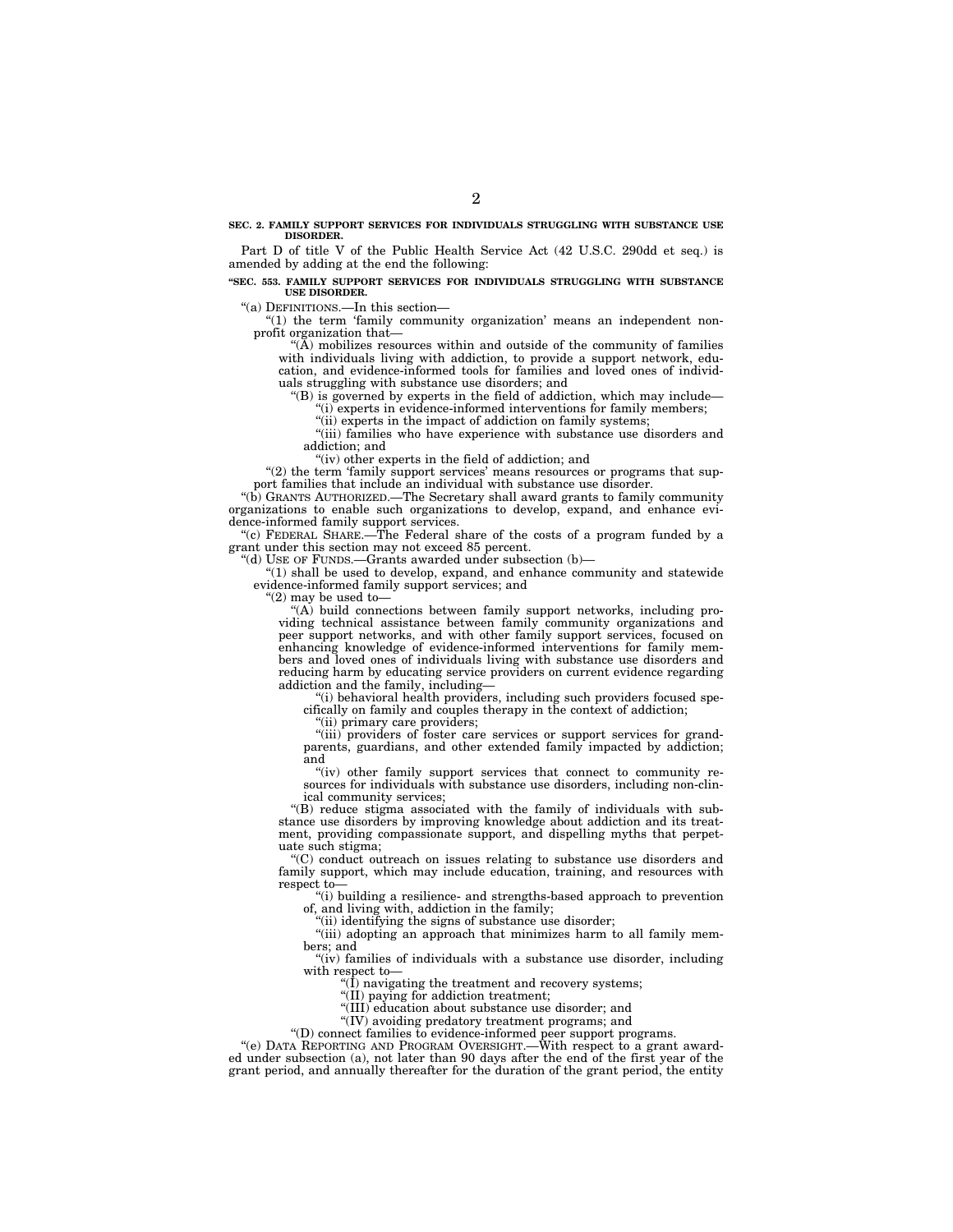shall submit data, as appropriate and to the extent practicable, to the Secretary re-

garding—<br>
"(1) the programs and activities funded by the grant;<br>
"(2) health outcomes of the population of individuals with a substance use dis-<br>
order who received services through programs supported by the grant, as eval ated by an independent program evaluator through the use of outcomes measures, as determined by the Secretary; and

 $(3)$  any other information that the secretary may require for the purpose of ensuring that the grant recipient is complying with all the requirements of the

grant.<br>"(f) AUTHORIZATION OF APPROPRIATIONS.—There is authorized to be appropriated to carry out this section \$5,000,000 for each of fiscal years  $2021$  through  $2025$ .".

#### I. PURPOSE AND SUMMARY

H.R. 5572, the ''Family Support Services for Addiction Act of 2020'', was introduced by Representatives David Trone (D–MD) and Daniel Meuser (R–PA) on January 9, 2020. This bill would authorize the U.S. Department of Health and Human Services (HHS) Secretary (the Secretary) to award grants to support family community organizations that develop, expand, and enhance evidenceinformed support services for families and family members living with substance use disorders or addiction. The grants may be used to build connections between family support networks, with behavioral health and primary care providers, and foster care services, among others. The grants may also be used to reduce stigma around addiction and addiction treatment, offer family support outreach activities, and connect families to peer support programs. Grantees are required to submit data that tracks the program's activities, health outcomes, and any other relevant information required by the Secretary. This program is authorized at \$5 million for each of fiscal years 2021 through 2025.

#### II. BACKGROUND AND NEED FOR THE LEGISLATION

According to the 2019 National Survey on Drug Use and Health (NSDUH), more than 20 million Americans over the age of 12 have a substance use disorder.<sup>1</sup> This survey found, however, that only four million individuals received any substance use treatment in the past year.2 The NSDUH data also found that among the individuals who did not receive treatment, nearly 18 million did not believe they needed treatment, 577,000 believed they needed treatment but did not make an effort to get treatment, and 236,000 believed they needed treatment and made an effort to get treatment.<sup>3</sup>

Family can play a significant role in helping an individual find treatment, yet there is not a one-size-fits-all solution to ensuring family members get the care they need.4 In his testimony, former director of the White House Office of National Drug Control Policy Michael Botticelli stated, "[w]e know that addiction effects more than the individual—it impacts families as well. Families struggle with knowing how best to be supportive of their loved ones and avoid doing harm. We also know that getting evidence-based guidance into the hands of family and community support systems can

<sup>1</sup>Substance Abuse and Mental Health Services Administration. *Key substance use and mental health indicators in the United States: Results from the 2019 National Survey on Drug Use and Health* (2020). 2 *Id.* 

 $\frac{2 \ddot{d}}{3 \ddot{d}}$ 

<sup>4</sup>Substance Abuse and Mental Health Services Administration, *Resources for Families*  (www.samhsa.gov/families/resources) (accessed September 17, 2020).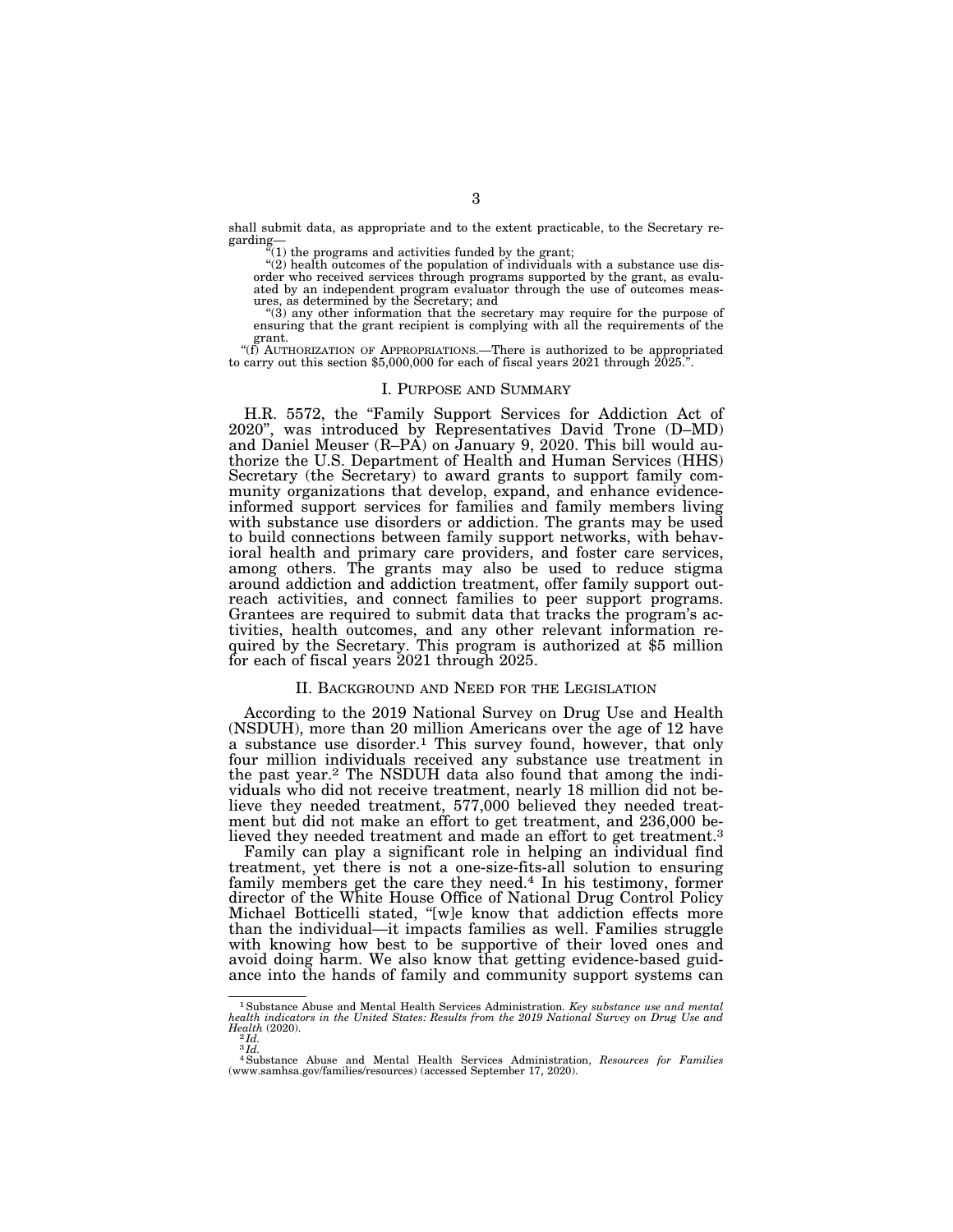dramatically influence the trajectory of an individual's care and recovery."<sup>5</sup> Patty McCarthy, Chief Executive Officer of Faces & Voices of Recovery, also said ''[p]arents, children and other family members, including those who have lost loved ones, need support groups and they need help navigating the complexity of the treatment system."<sup>6</sup>

An example of an organization that provides services for families is an organization called Not One More Alabama.7 This organization was established in 2016 to help support families who have been affected by addiction.8 Among other services, the organization hosts community education programs and provides information to families on medication-assisted treatment and treatment programs.9 Not One More Alabama also provides information on the opioid overdose reversal drug, naloxone, and distributes kits through a partnership with a local School of Medicine and School of Pharmacy.10 The program is supported by community grants and additional Federal support would bolster programs such as this nationwide.

## III. COMMITTEE HEARINGS

For the purposes of section 103(i) of H. Res. 6 of the 116th Congress, the following hearing was used to develop or consider H.R. 5572:

The Subcommittee on Health held a legislative hearing on Tuesday, March 3, 2020, entitled, ''Combatting an Epidemic: Legislation to Help Patients with Substance Use Disorders,'' to consider H.R. 5572, the "Family Support Services for Addiction Act of 2020", and other legislation. The Subcommittee received testimony from the following witnesses:

#### *Panel I:*

• ADM Brett P. Giroir, M.D., Assistant Secretary for Health and Senior Adviser to the Secretary on Opioid Policy, Department of Health and Human Services

• Kimberly Brandt, Principal Deputy Administrator for Policy & Operations, Centers for Medicare & Medicaid Services

• Thomas W. Prevoznik, Deputy Assistant Administrator, Diversion Control Division, Drug Enforcement Administration

#### *Panel II:*

• Michael P. Botticelli, Executive Director, Grayken Center for Addiction, Boston Medical Center

• Smita Das, M.D., Ph.D., M.P.H., Addiction Psychiatrist, Dual Diagnosis Clinic, Clinical Assistant Professor, Psychiatry and Behavioral Sciences, Stanford University School of Medicine

 $^{5}$  House Committee on Energy and Commerce, Testimony of Michael P. Botticelli, Executive Director, Grayken Center for Addiction, Boston Medical Center (March 3, 2020).<br>  $^{6}$  House Committee on Energy and Commerce, Tes

Officer, Faces & Voices of Recovery (March 3, 2020).<br><sup>7</sup> Not One More Alabama (www.notonemorealabama.org/) (accessed September 18, 2020).<br><sup>8</sup> Not One More Alabama, *About* (www.notonemorealabama.org/about.html) (acces tember 18, 2020). 9*See* note 7. 10*See* note 8.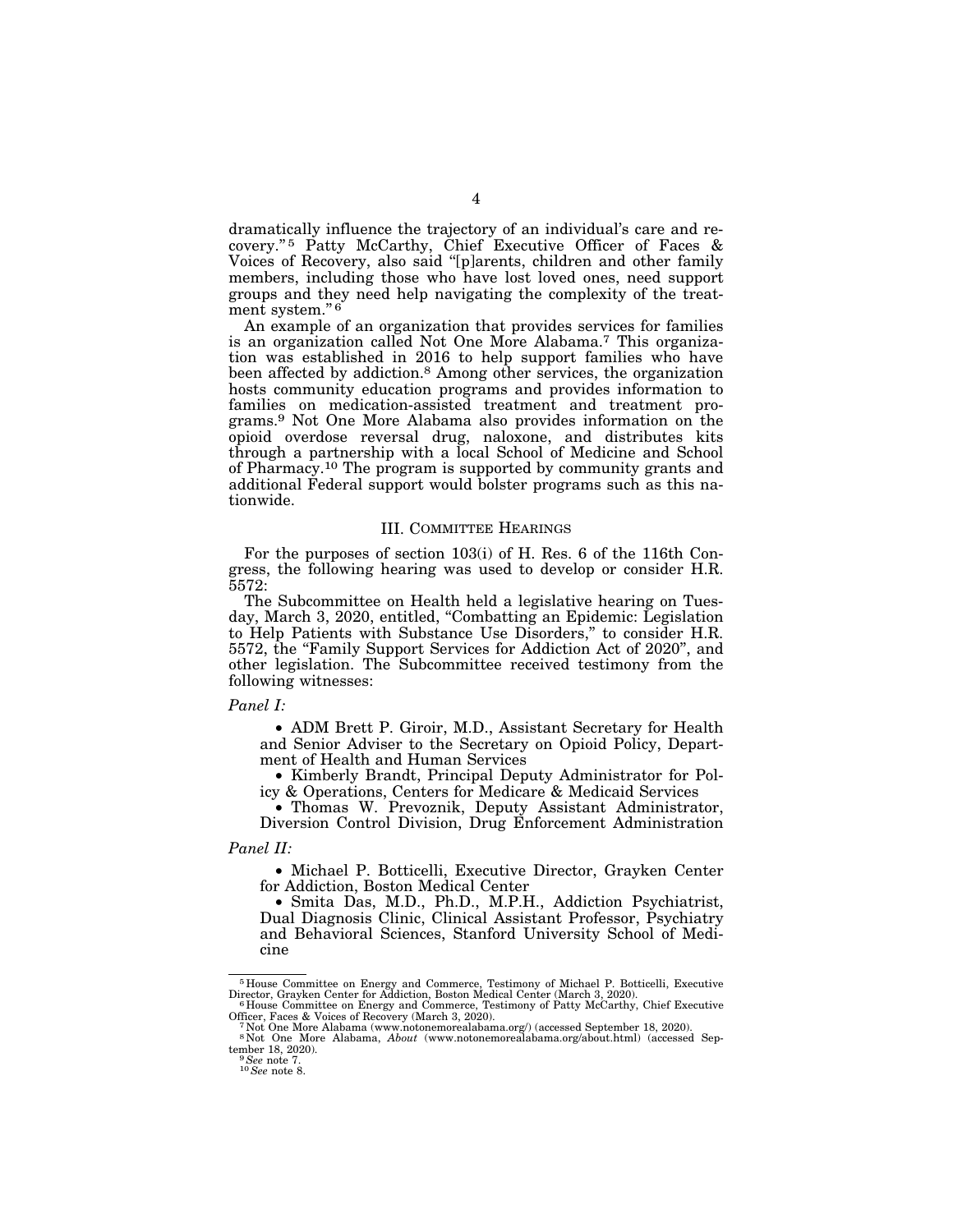• Patty McCarthy, Chief Executive Officer, Faces & Voices of Recovery

• Robert I.L. Morrison, Executive Director/Director of Legislative Affairs, National Association of State Alcohol and Drug Abuse Directors

• Margaret B. Rizzo, Executive Director, JSAS HealthCare, Inc.

• Shawn A. Ryan, M.D., M.B.A., Chair, Legislative Advocacy Committee, American Society of Addiction Medicine

## IV. COMMITTEE CONSIDERATION

Representatives Trone (D–MD) and Meuser (R PA) introduced H.R. 5572, the "Family Support Services for Addiction Act of 2020", on January 9, 2020, and the bill was referred to the Committee on Energy and Commerce. The bill was then referred to the Subcommittee on Health on January 10, 2020. A legislative hearing was held on the bill on March 3, 2020.

On September 9, 2020, the Subcommittee on Health was discharged from further consideration of H.R. 5572, as the full Committee on Energy and Commerce called the bill up for consideration. The full Committee met in virtual open markup session on September 9, 2020, pursuant to notice, to consider H.R. 5572. During consideration of the bill, a manager's offered by Ms. Blunt Rochester of Delaware was agreed to by a voice vote. Upon conclusion of consideration of the bill, the full Committee agreed to a motion on final passage by Mr. Pallone, Chairman of the committee, to order H.R. 5572 reported favorably to the House, amended, by a voice vote, a quorum being present.

#### V. COMMITTEE VOTES

Clause 3(b) of rule XIII of the Rules of the House of Representatives requires the Committee to list each record vote on the motion to report legislation and amendments thereto. The Committee advises that there were no record votes taken on H.R. 5572, including the motion on final passage.

#### VI. OVERSIGHT FINDINGS

Pursuant to clause  $3(c)(1)$  of rule XIII and clause  $2(b)(1)$  of rule X of the Rules of the House of Representatives, the oversight findings and recommendations of the Committee are reflected in the descriptive portion of the report.

#### VII. NEW BUDGET AUTHORITY, ENTITLEMENT AUTHORITY, AND TAX **EXPENDITURES**

Pursuant to 3(c)(2) of rule XIII of the Rules of the House of Representatives, the Committee adopts as its own the estimate of new budget authority, entitlement authority, or tax expenditures or revenues contained in the cost estimate prepared by the Director of the Congressional Budget Office pursuant to section 402 of the Congressional Budget Act of 1974.

The Committee has requested but not received from the Director of the Congressional Budget Office a statement as to whether this bill contains any new budget authority, spending authority, credit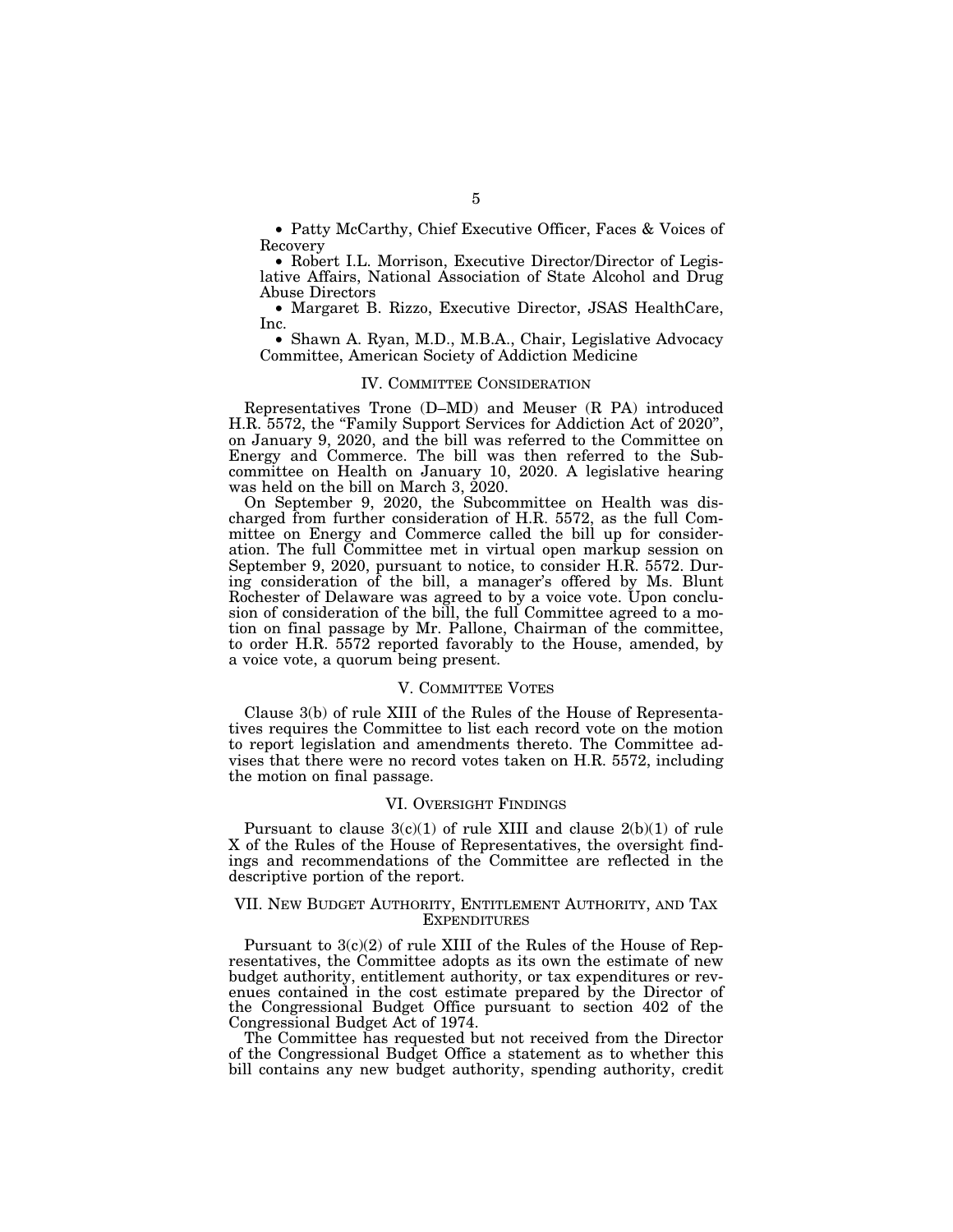authority, or an increase or decrease in revenues or tax expenditures.

#### VIII. FEDERAL MANDATES STATEMENT

The Committee adopts as its own the estimate of Federal mandates prepared by the Director of the Congressional Budget Office pursuant to section 423 of the Unfunded Mandates Reform Act.

## IX. STATEMENT OF GENERAL PERFORMANCE GOALS AND OBJECTIVES

Pursuant to clause  $3(c)(4)$  of rule XIII, the general performance goal or objective of this legislation is to establish a grant program for family community organizations that provide support for individuals struggling with substance use disorder and their families.

## X. DUPLICATION OF FEDERAL PROGRAMS

Pursuant to clause 3(c)(5) of rule XIII, no provision of H.R. 5572 is known to be duplicative of another Federal program, including any program that was included in a report to Congress pursuant to section 21 of Public Law 111–139 or the most recent Catalog of Federal Domestic Assistance.

## XI. COMMITTEE COST ESTIMATE

Pursuant to clause  $3(d)(1)$  of rule XIII, the Committee adopts as its own the cost estimate prepared by the Director of the Congressional Budget Office pursuant to section 402 of the Congressional Budget Act of 1974.

## XII. EARMARKS, LIMITED TAX BENEFITS, AND LIMITED TARIFF **BENEFITS**

Pursuant to clause  $9(e)$ ,  $9(f)$ , and  $9(g)$  of rule XXI, the Committee finds that H.R. 5572 contains no earmarks, limited tax benefits, or limited tariff benefits.

## XIII. ADVISORY COMMITTEE STATEMENT

No advisory committee within the meaning of section 5(b) of the Federal Advisory Committee Act was created by this legislation.

## XIV. APPLICABILITY TO LEGISLATIVE BRANCH

The Committee finds that the legislation does not relate to the terms and conditions of employment or access to public services or accommodations within the meaning of section 102(b)(3) of the Congressional Accountability Act.

#### XV. SECTION-BY-SECTION ANALYSIS OF THE LEGISLATION

#### *Section 1. Short title*

Section 1 designates that the short title may be cited as the ''Family Support Service for Addiction Act of 2020''.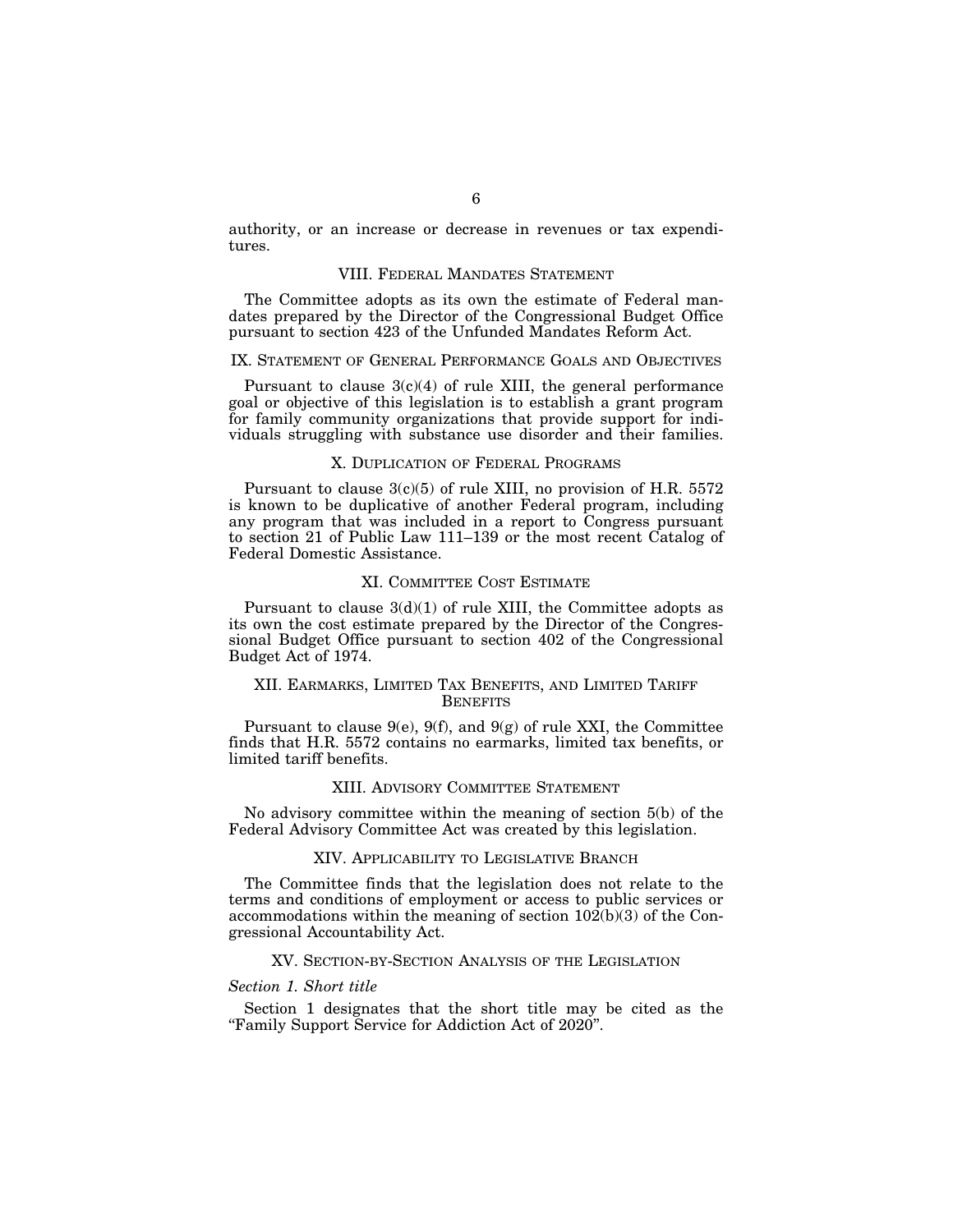## *Sec. 2. Family support services for individuals struggling with substance use disorder*

Section 2 amends the Public Health Service Act to add a new section 553. Subsection (a) of section 553 defines the term ''family community organization'' as an independent nonprofit organization that can mobilize resources to provide a support network, education, and evidence-informed tools for families and loved ones of individuals with substance use disorders. These ''family community organizations'' may be governed by experts in evidence-informed interventions for family members and substance use disorders. Subsection (a) of section 553 also defines "family support services" as resources or programs that support families that include an individual with a substance use disorder.

Subsection (b) of section 553 authorizes the Secretary of Health and Human Services to award grants to family community organizations to develop, expand, and enhance evidence-informed family support services.

Subsection (c) of section 553 prohibits the Federal share of the programs funded under this section from exceeding 85 percent.

Subsection (d) of section 553 states the funds shall be used for developing, expanding, and enhancing community and statewide evidence-informed family support services. Further, funds may be used for building connections between family support networks, peer support networks, health providers, and foster care services; and reducing stigma associated with substance use disorders. Further, the funds may be used for conducting outreach, education, and training to support prevention, identification, and other approaches that support families of individuals with a substance use disorder. These supports may include navigating the treatment and recovery systems, paying for addiction treatment, providing education about substance use disorder, and providing information on avoiding predatory treatment programs.

Subsection (e) of section 553 requires grantees to report information to the Secretary, including information on: the programs and activities funded by the grant; health outcomes of the population who received services supported by the grant; and any other data the Secretary may require.

Subsection (f) of section 553 authorizes \$5 million for each of fiscal years 2020 through 2025.

XVI. CHANGES IN EXISTING LAW MADE BY THE BILL, AS REPORTED

In compliance with clause 3(e) of rule XIII of the Rules of the House of Representatives, changes in existing law made by the bill, as reported, are shown as follows (new matter is printed in italics and existing law in which no change is proposed is shown in roman):

## **PUBLIC HEALTH SERVICE ACT**

\* \* \* \* \* \* \*

TITLE V—SUBSTANCE ABUSE AND MENTAL HEALTH SERVICES ADMINISTRATION

\* \* \* \* \* \* \*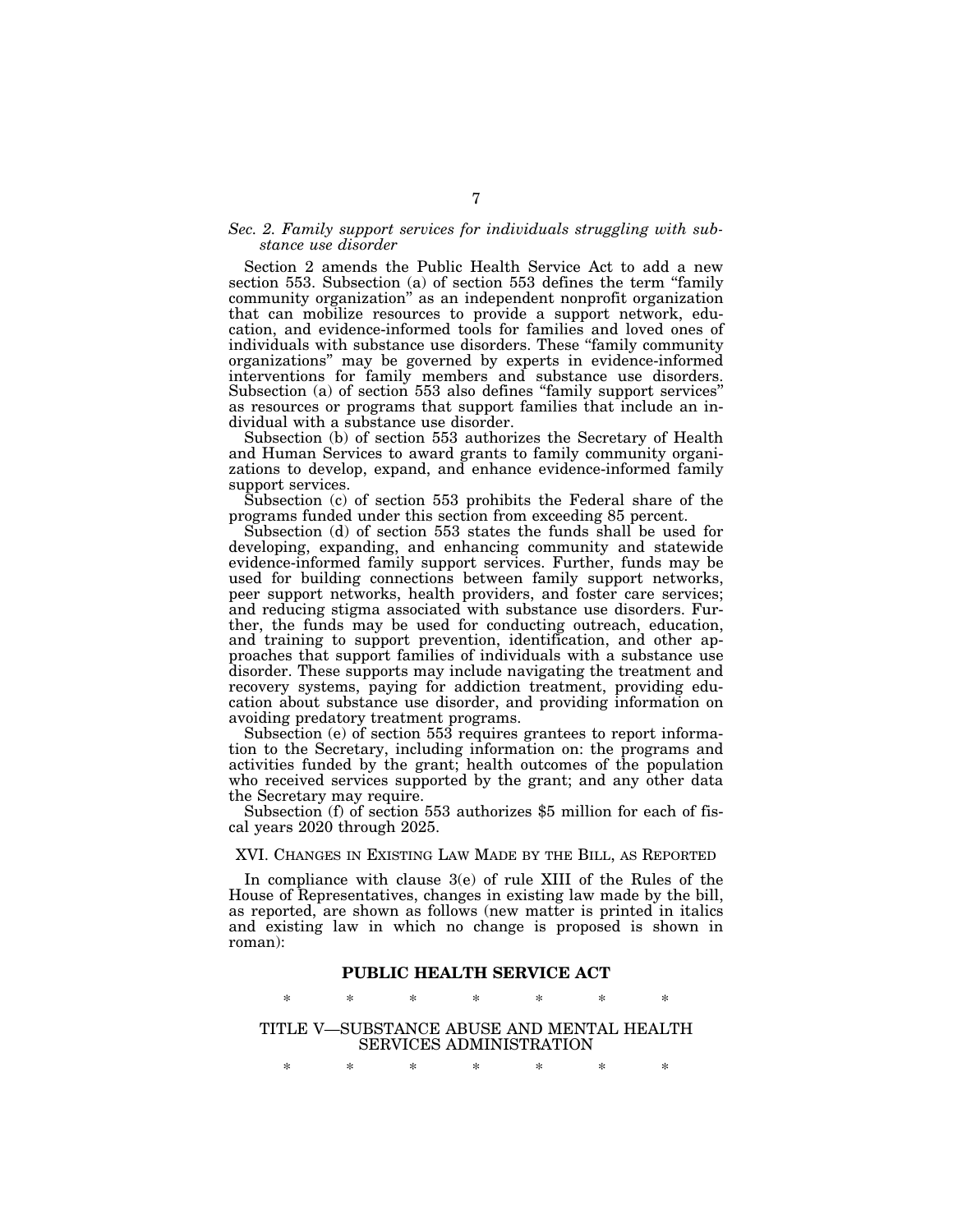# PART D—MISCELLANEOUS PROVISIONS RELATING TO SUBSTANCE ABUSE AND MENTAL HEALTH

## \* \* \* \* \* \* \* *SEC. 553. FAMILY SUPPORT SERVICES FOR INDIVIDUALS STRUGGLING WITH SUBSTANCE USE DISORDER.*

*(a) DEFINITIONS.—In this section—* 

*(1) the term ''family community organization'' means an independent nonprofit organization that—* 

*(A) mobilizes resources within and outside of the community of families with individuals living with addiction, to provide a support network, education, and evidence-informed tools for families and loved ones of individuals struggling with substance use disorders; and* 

*(B) is governed by experts in the field of addiction, which may include—* 

*(i) experts in evidence-informed interventions for family members;* 

*(ii) experts in the impact of addiction on family systems;* 

*(iii) families who have experience with substance use disorders and addiction; and* 

*(iv) other experts in the field of addiction; and* 

*(2) the term ''family support services'' means resources or programs that support families that include an individual with substance use disorder.* 

*(b) GRANTS AUTHORIZED.—The Secretary shall award grants to family community organizations to enable such organizations to develop, expand, and enhance evidence-informed family support services.* 

*(c) FEDERAL SHARE.—The Federal share of the costs of a program funded by a grant under this section may not exceed 85 percent.* 

*(d) USE OF FUNDS.—Grants awarded under subsection (b)—* 

*(1) shall be used to develop, expand, and enhance community and statewide evidence-informed family support services; and* 

*(2) may be used to—* 

*(A) build connections between family support networks, including providing technical assistance between family community organizations and peer support networks, and with other family support services, focused on enhancing knowledge of evidence-informed interventions for family members and loved ones of individuals living with substance use disorders and reducing harm by educating service providers on current evidence regarding addiction and the family, including—* 

*(i) behavioral health providers, including such providers focused specifically on family and couples therapy in the context of addiction;* 

*(ii) primary care providers;* 

*(iii) providers of foster care services or support services for grandparents, guardians, and other extended family impacted by addiction; and* 

*(iv) other family support services that connect to community resources for individuals with substance use disorders, including non-clinical community services;*